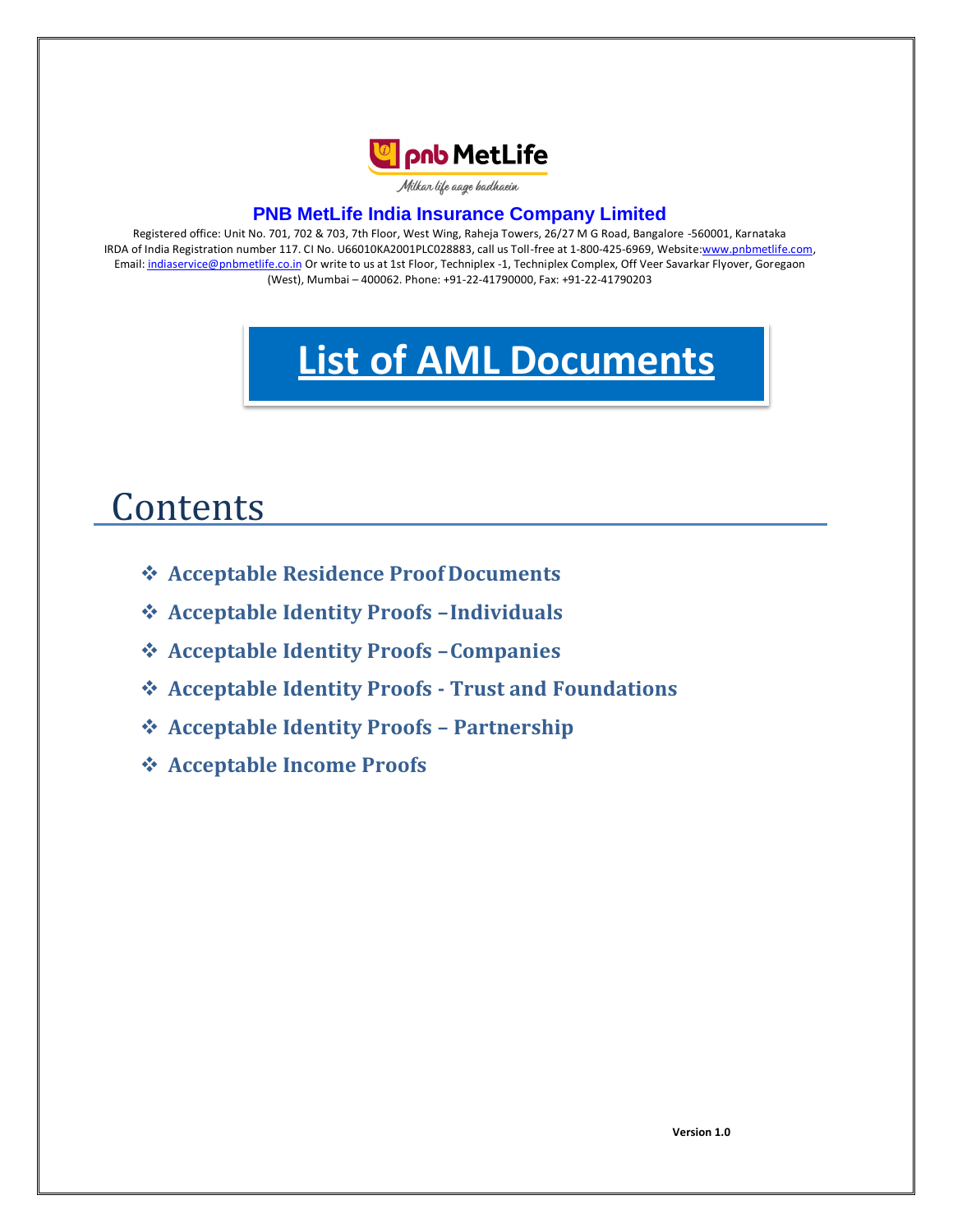

Milkar life aage badhaein

#### **PNB MetLife India Insurance Company Limited**

Registered office: Unit No. 701, 702 & 703, 7th Floor, West Wing, Raheja Towers, 26/27 M G Road, Bangalore -560001, Karnataka IRDA of India Registration number 117. CI No. U66010KA2001PLC028883, call us Toll-free at 1-800-425-6969, Websit[e:www.pnbmetlife.com,](http://www.pnbmetlife.com/) Email[: indiaservice@pnbmetlife.co.in](mailto:indiaservice@pnbmetlife.co.in) Or write to us at 1st Floor, Techniplex -1, Techniplex Complex, Off Veer Savarkar Flyover, Goregaon (West), Mumbai – 400062. Phone: +91-22-41790000, Fax: +91-22-41790203

| <b>Acceptable Residence Proof Documents</b> |                                                                                                                                                                                                                                                    |
|---------------------------------------------|----------------------------------------------------------------------------------------------------------------------------------------------------------------------------------------------------------------------------------------------------|
| Sno.                                        | <b>Document Type</b>                                                                                                                                                                                                                               |
| 1                                           | House Tax receipt of property. Latest (within 1 year)                                                                                                                                                                                              |
| $\overline{2}$                              | Valid Driving License                                                                                                                                                                                                                              |
| 3                                           | <b>Valid Passport</b>                                                                                                                                                                                                                              |
| 4                                           | Bank account or Post Office savings account statement (not more than one<br>month old)                                                                                                                                                             |
| 5                                           | Voter Id Card                                                                                                                                                                                                                                      |
| 6                                           | Bank Certificate in Annexure G (For all Partner Banks) - Applicable for POS only                                                                                                                                                                   |
| 7                                           | Auto-generated KYC compliant certificate in original issued by CA (Applicable for<br>PNB, JKB, MBGB (RRB), PGB (RRB) only)                                                                                                                         |
| 8                                           | Aadhaar Card                                                                                                                                                                                                                                       |
| 9                                           | Utility Bill (Electricity, Telephone, Post - Paid Mobile Phone, piped gas, water<br>bill) which is not more than 2 months old of any service provider                                                                                              |
| 10                                          | Documents issued by Government of Foreign Jurisdiction and letter issued by<br>Foreign Embassy or Mission in India                                                                                                                                 |
| 11                                          | Letter issued by the Unique Identification Authority of India or National<br>Population Register containing details of name, address and Aadhaar number                                                                                            |
| 12                                          | Pension or family pension payment orders (PPO) issued to retired employees by<br>Government Departments or Public Sector Undertakings, if they contain the<br>address                                                                              |
| 13                                          | Letter of allotment of accommodation from employer issued by State or Central<br>Government departments, statutory or regulatory bodies, public sector<br>undertakings, scheduled commercial banks, financial institutions and listed<br>companies |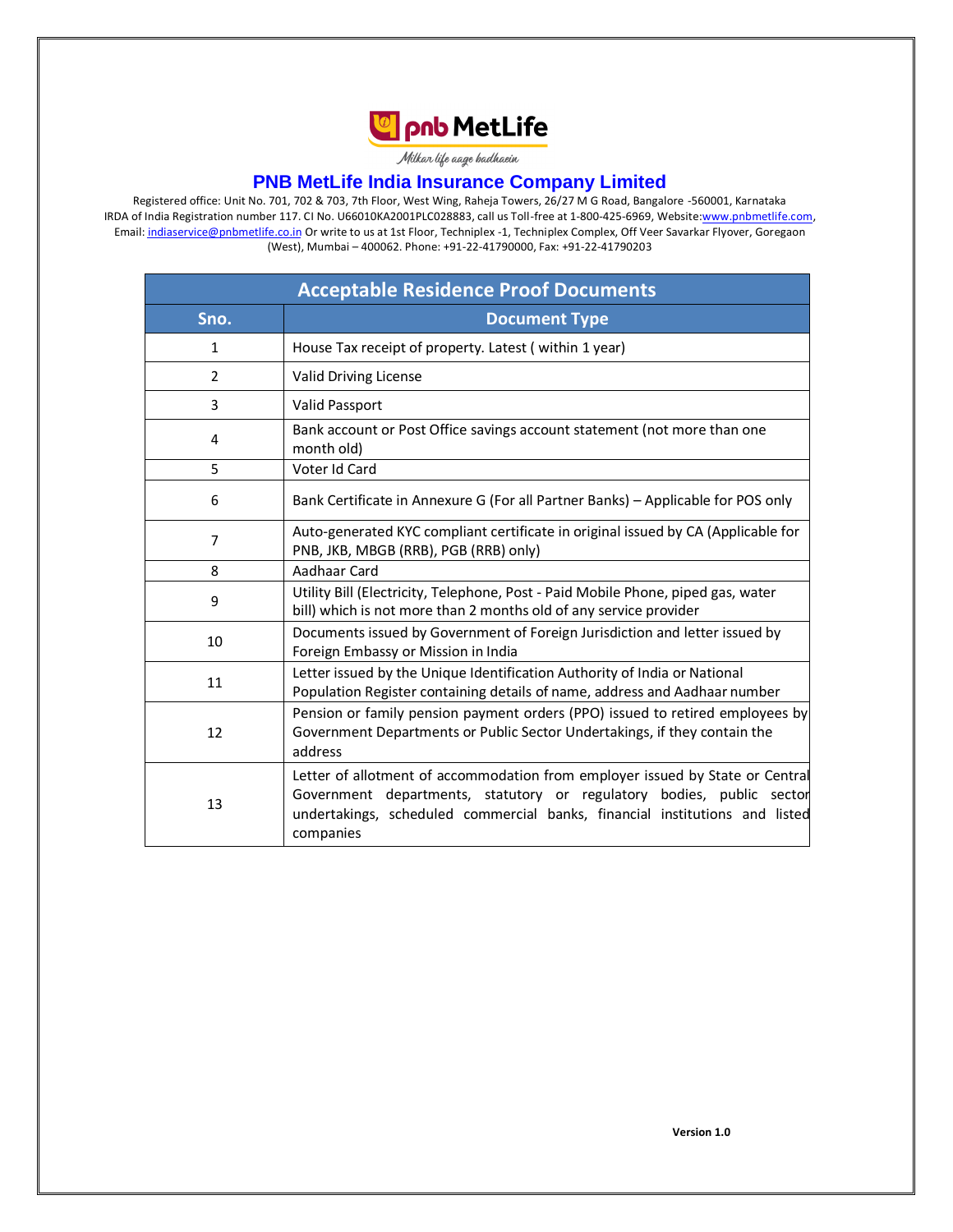

Milkar life aage hadhaein

#### **PNB MetLife India Insurance Company Limited**

Registered office: Unit No. 701, 702 & 703, 7th Floor, West Wing, Raheja Towers, 26/27 M G Road, Bangalore -560001, Karnataka. IRDA of India Registration number 117. CI No. U66010KA2001PLC028883, call us Toll-free at 1-800-425-6969, Websit[e:www.pnbmetlife.com, E](http://www.pnbmetlife.com/)mail[: indiaservice@pnbmetlife.co.in](mailto:indiaservice@pnbmetlife.co.in) Or write to us at 1st Floor, Techniplex -1, Techniplex Complex, Off Veer Savarkar Flyover, Goregaon (West), Mumbai – 400062. Phone: +91-22-41790000, Fax:+91-22-41790203

| <b>Acceptable Identity Proofs - Individuals</b> |                                                                                                                                                                                                                                                                                                                              |  |
|-------------------------------------------------|------------------------------------------------------------------------------------------------------------------------------------------------------------------------------------------------------------------------------------------------------------------------------------------------------------------------------|--|
| Sno.                                            | <b>Document Type</b>                                                                                                                                                                                                                                                                                                         |  |
| 1                                               | Bank Certificate in Annexure G (For all Partner Banks) - Applicable for POS only                                                                                                                                                                                                                                             |  |
| 2                                               | Auto-generated KYC Compliant Certificate in original issued by:<br>- Punjab National Bank (Applicable for PNB customer only)<br>- Jammu Kashmir Bank Ltd. (Applicable for JKB customers only)<br>- Madhya Bihar Gramin Bank (Applicable for MBGB customers only)<br>- Punjab Gramin Bank (Applicable for PGB customers only) |  |
| 3                                               | Valid Passport                                                                                                                                                                                                                                                                                                               |  |
| 4                                               | <b>PAN Card</b>                                                                                                                                                                                                                                                                                                              |  |
| 5                                               | Voter's Identity Card issued by Election Commission of India                                                                                                                                                                                                                                                                 |  |
| 6                                               | Valid Driving License                                                                                                                                                                                                                                                                                                        |  |
| 7                                               | Job Card issued by NREGA duly signed by an officer of the State Government                                                                                                                                                                                                                                                   |  |
| 8                                               | Aadhaar Card/Letter issued by the Unique Identification Authority of India or<br>National Population Register containing details of name, address and Aadhaar<br>number. Should contain photograph of the customer                                                                                                           |  |
| 9                                               | Identity card with applicant's Photograph issued by Central/State Government<br>Departments, Statutory/Regulatory Authorities, Public Sector Undertakings,<br>Scheduled Commercial Banks and Public Financial Institution                                                                                                    |  |
| 10                                              | Letter issued by a gazette officer, with a duly attested photograph of the person                                                                                                                                                                                                                                            |  |

| <b>Acceptable Identity Proofs - Companies</b> |                                                     |
|-----------------------------------------------|-----------------------------------------------------|
| Sno.                                          | <b>Document Type</b>                                |
|                                               | PAN card                                            |
|                                               | Certificate of Incorporation                        |
|                                               | Articles of Association / Memorandum of Association |